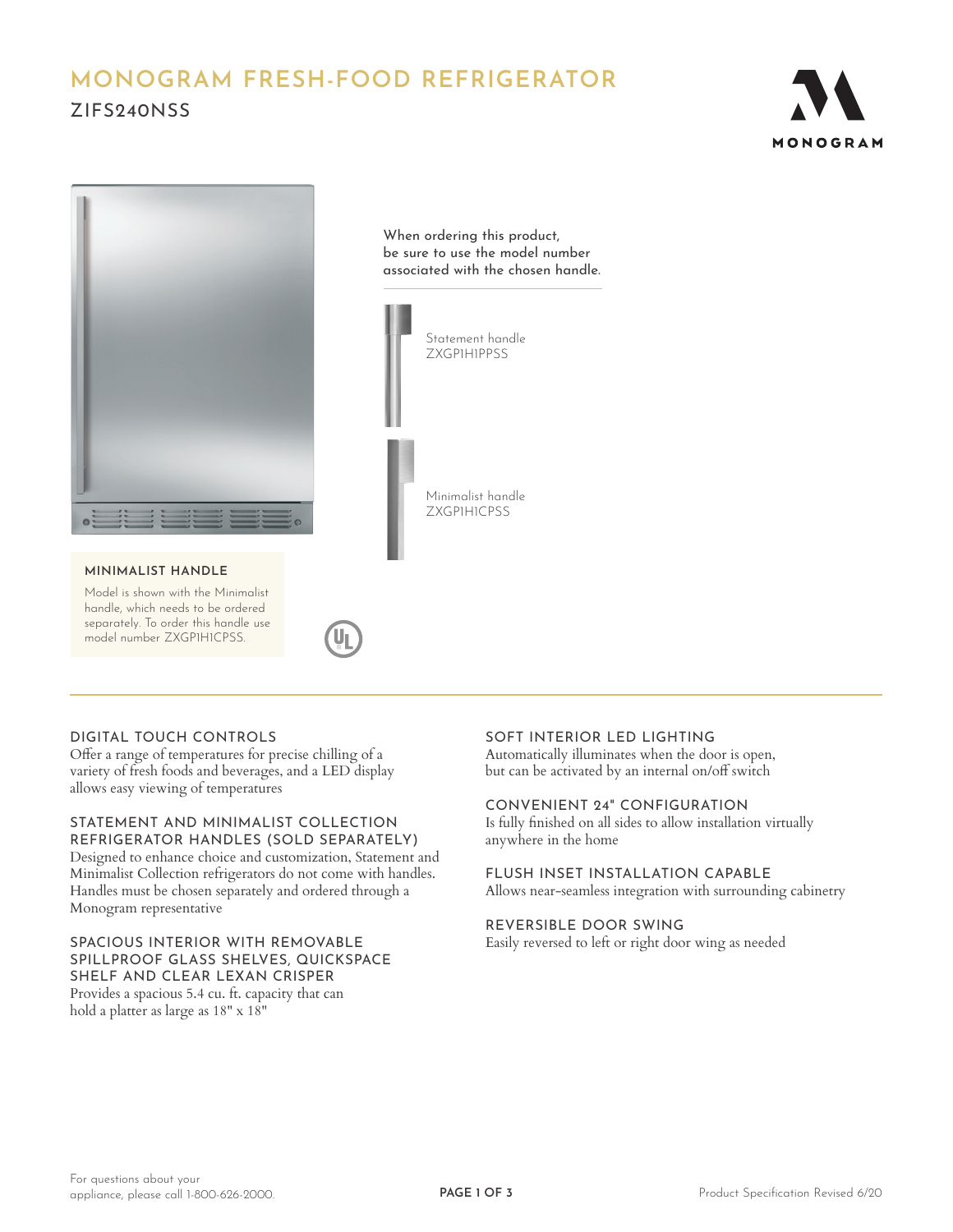



#### **SPECIFICATIONS**

| Overall Width           | 23 1/2" (59.7 cm)                                                                                    |
|-------------------------|------------------------------------------------------------------------------------------------------|
| Overall Height          | 34 1/8" (86.7 cm)                                                                                    |
| Overall Depth           | 23 3/16" (58.9 cm)                                                                                   |
| Door Clearance          | 9 3/8" (23.8 cm) @ 110°<br>$2^{\prime\prime}$ (5.1 cm) @ 90 $^{\circ}$<br>23 7/8" (60.6) door length |
| Overall Capacity        | $5.4 \text{ cu}$ . ft.                                                                               |
| Minimum Cabinet Width   | $23 \frac{3}{4}$ " (60.3 cm)                                                                         |
| Minimum Cabinet Depth   | $24"$ (61.0 cm)                                                                                      |
| Cutout Width            | $23 \frac{3}{4}$ " (60.3 cm)                                                                         |
| Cutout Height           | 34 1/2" (87.6 cm) Min<br>35" (88.9 cm) Max                                                           |
| Electrical Requirements | 1.O A                                                                                                |
| Voltz/Hertz/Amps        | 120 V, 60 Hz, 15 or 20 amp circuit                                                                   |
| Shipping Weight         | $123 \text{ lb} (56 \text{ kg})$                                                                     |

### **ATTENTION ELECTRICIAN:**

A 115 volt 60Hz, 15 or 20 amp power supply is required. An individual properly grounded branch circuit or circuit breaker is recommended. Install a properly grounded 3-prong electrical receptacle recessed into the back wall.

#### **OVERALL DIMENSIONS**



FRONT VIEW





Dimensions in parentheses are in centimeters unless otherwise noted. Actual product dimensions may vary due to manufacturing tolerances.